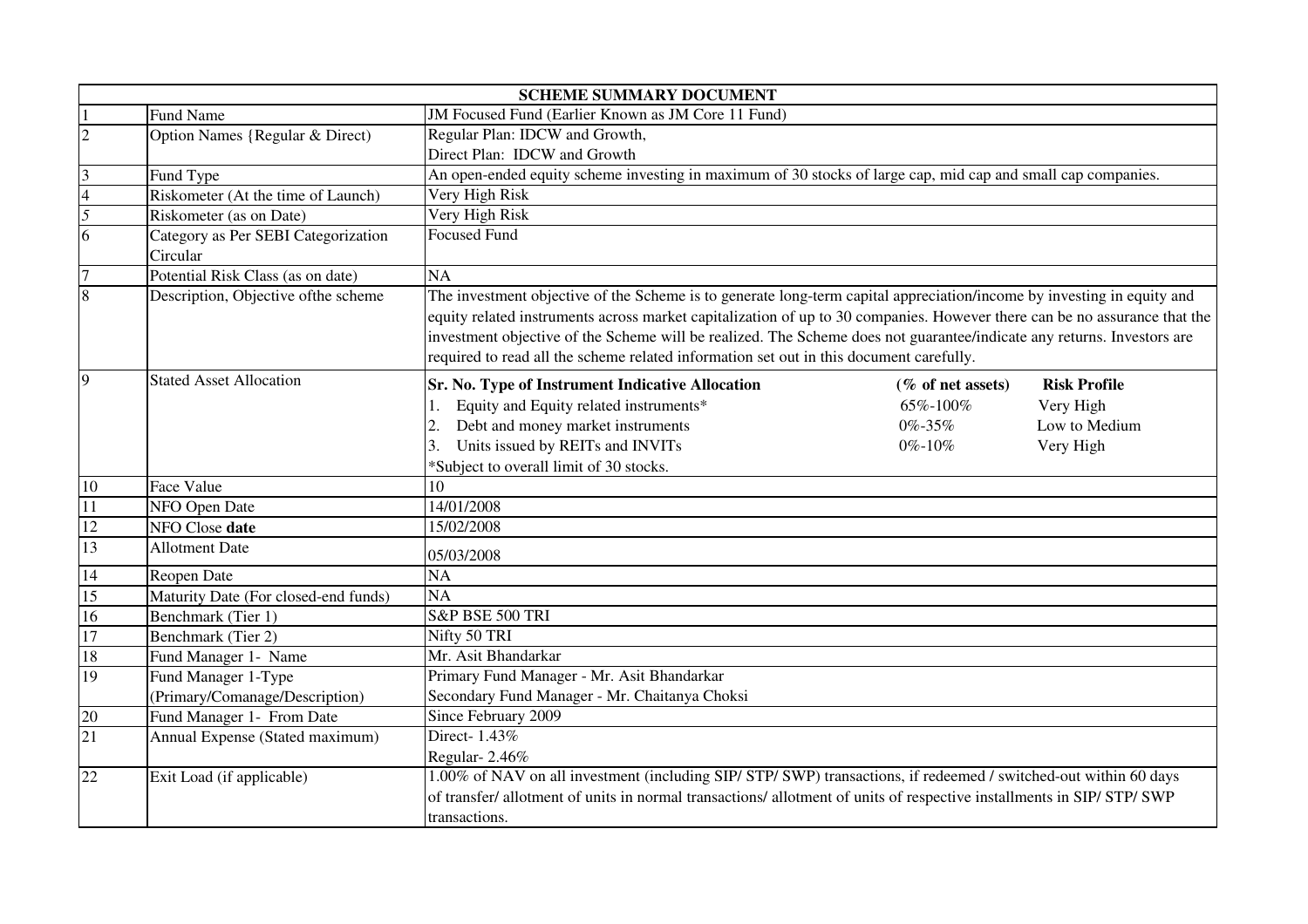| $\frac{23}{24}$<br>$\frac{25}{25}$ | Custodian                                 | <b>HDFC Bank Ltd.</b>                                                                                                                                                                                                                                                                                              |  |
|------------------------------------|-------------------------------------------|--------------------------------------------------------------------------------------------------------------------------------------------------------------------------------------------------------------------------------------------------------------------------------------------------------------------|--|
|                                    | Auditor                                   | S.R. BATLIBOI & CO. LLP                                                                                                                                                                                                                                                                                            |  |
|                                    | Registrar                                 | M/s. KFin Technologies Limited                                                                                                                                                                                                                                                                                     |  |
|                                    | RTA Code (To be phased out)               | JM Focused Fund - (Regular) - IDCW Option- CRDP<br>JM Focused Fund - (Regular) - Growth Option- CRGP<br>JM Focused Fund - (Direct) - IDCW Option- CRDD<br>JM Focused Fund - (Direct) - Growth Option-CRDG                                                                                                          |  |
|                                    | <b>Listing Details</b>                    | Not listed                                                                                                                                                                                                                                                                                                         |  |
| $\frac{27}{28}$                    | <b>ISINs</b>                              | JM Focused Fund - (Regular) - IDCW Option-PAYOUT - INF192K01551, REINVESTMENT - INF192K01569<br>JM Focused Fund - (Regular) - Growth Option-INF192K01577<br>JM Focused Fund - (Direct) - IDCW Option-PAYOUT - INF192K01BU1, REINVESTMENT - INF192K01BV9<br>JM Focused Fund - (Direct) - Growth Option-INF192K01BW7 |  |
| 29                                 | AMFI Codes (To be phased out)             | JMFI/O/E/FOC/07/12/0010                                                                                                                                                                                                                                                                                            |  |
| 30                                 | <b>SEBI Codes</b>                         |                                                                                                                                                                                                                                                                                                                    |  |
|                                    |                                           | <b>Investment Amount Details:</b>                                                                                                                                                                                                                                                                                  |  |
| 31                                 | Minimum Application Amount                | Rs.5000/- per/option                                                                                                                                                                                                                                                                                               |  |
| 32                                 | Minimum Application Amount in             | Multiples of any amount thereafter                                                                                                                                                                                                                                                                                 |  |
| 33                                 | Minimum Additional Amount                 | Rs.1000/-                                                                                                                                                                                                                                                                                                          |  |
| 34                                 | Minimum Additional Amount in              | Multiples of any amount thereafter                                                                                                                                                                                                                                                                                 |  |
| 35                                 | Minimum Redemption Amount in Rs.          | There is no minimum and maximum limit on the amount/units which can be redeemed/switched-out.                                                                                                                                                                                                                      |  |
| 36                                 | Minimum Redemption Amount in Units        | NA                                                                                                                                                                                                                                                                                                                 |  |
| 37                                 | Minimum Balance Amount (if applicable) NA |                                                                                                                                                                                                                                                                                                                    |  |
| 38                                 | Minimum Balance Amount in Units (if       | NA                                                                                                                                                                                                                                                                                                                 |  |
| 39                                 | <b>Max Investment Amount</b>              | No Limit                                                                                                                                                                                                                                                                                                           |  |
| 40                                 | Minimum Switch Amount (if applicable)     | NA                                                                                                                                                                                                                                                                                                                 |  |
| 41                                 | Minimum Switch Units                      | $\overline{NA}$                                                                                                                                                                                                                                                                                                    |  |
| 42                                 | Switch Multiple Amount (if applicable)    | NA                                                                                                                                                                                                                                                                                                                 |  |
| 43                                 | Switch Multiple Units (if applicable)     | $\overline{NA}$                                                                                                                                                                                                                                                                                                    |  |
| 44                                 | <b>Max Switch Amount</b>                  | NA                                                                                                                                                                                                                                                                                                                 |  |
| $\overline{45}$                    | Max Switch Units (if applicable)          | NA                                                                                                                                                                                                                                                                                                                 |  |
| 46                                 | Swing Pricing (if applicable)             | $\overline{NA}$                                                                                                                                                                                                                                                                                                    |  |
| 47                                 | Side-pocketing (if applicable)            | Not enabled                                                                                                                                                                                                                                                                                                        |  |
|                                    |                                           | <b>SIP SWP &amp; STP Details:</b>                                                                                                                                                                                                                                                                                  |  |
| 46                                 | <b>SIP</b>                                |                                                                                                                                                                                                                                                                                                                    |  |
| 47                                 | Frequency                                 | Weekly, Fortnightly, Monthly, Quarterly                                                                                                                                                                                                                                                                            |  |